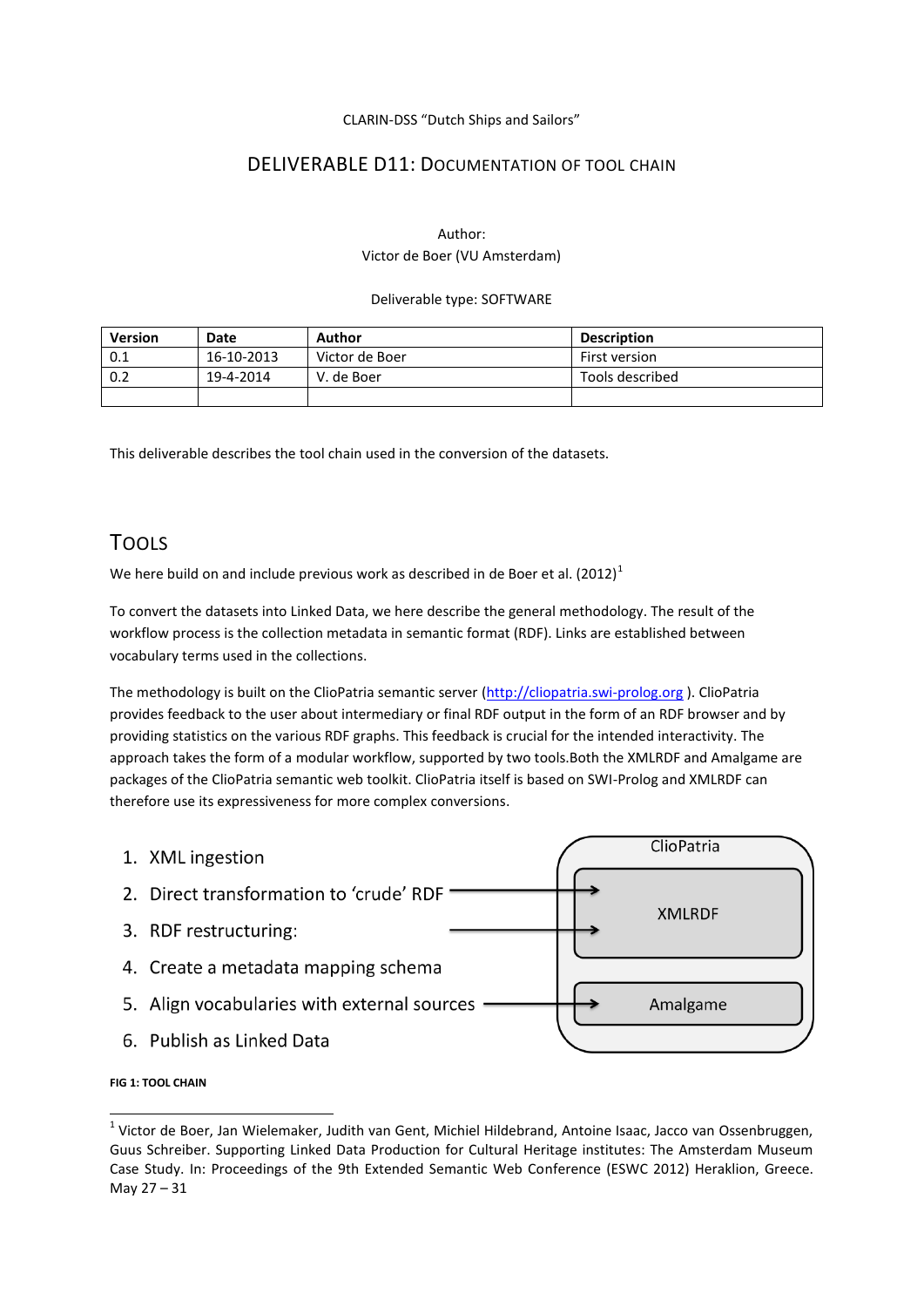In the first step of this workflow, we ingest the XML into the ClioPatria environment. In the second step, the XML is converted to crude RDF format. This is done using the XMLRDF tool, which is documented below. This crude RDF is then rewritten in RDF adhering to the chosen metadata format, which is done using graph rewrite rules. These rules are executed by the XMLRDF tool to produce the final RDF representation of the collection metadata

Next, the user can provide an RDFS metadata schema which relates the produced classes and properties to the metadata schema of choice. The XMLRDF tool provides support for this by presenting the user with a schema template based on the RDF data loaded. In Step 5, links are established between vocabulary concepts that are used in the collection metadata and other vocabularies. This is done using the Amalgame tool, [\(http://semanticweb.cs.vu.nl/amalgame](http://semanticweb.cs.vu.nl/amalgame)<sup>2</sup>.

## XMLRDF

### [Fro[m http://semanticweb.cs.vu.nl/xmlrdf/](http://semanticweb.cs.vu.nl/xmlrdf/) ]

XMLRDF is designed for converting XML documents with a fairly consistent structure, such as database dumps, to RDF. The key idea is to split the process into two steps:

- 1. Create RDF using a generic lossless conversion process
- 2. Apply a set of rewrite rules to turn the generated RDF into a proper semantic model.

The tool relies on ClioPatria's capabilities for exploring both the initial conversion and the final RDF datasets. The rule-set is written in an abstract committed-choice language. This language is compiled into Prolog rules for execution. The abstract language provides the possibility to use arbitrary Prolog code, both for guarding the ruleset and (notably) for rewriting literals.

### THE SCRIPTS

The XMLRDF scripts used in this project are found online at<https://github.com/biktorrr/dss/tree/master/script>

## AMALGAME

1

### [from<http://semanticweb.cs.vu.nl/amalgame> ]

Amalgame (AMsterdam ALignment GenerAtion MEtatool) is a tool for finding, evaluating and managing vocabulary alignments. We explicitly do not aim to produce 'yet another alignment method' but rather seek to combine existing matching techniques and methods such as those developed within the context of the Ontology Alignment Evaluation Initiative (OAEI), in which different alignment methods can be combined using a workflow setup. The Amalgame Alignment server features

- 1. A workflow composition functionality, where various alignment generators can be positioned. Their resulting mapping sets can be used as input for filtering methods, other alignment generators or combined into overlap sets.
- 2. A statistics function, where statistics for alignment sets will be shown
- 3. An evaluation tool, where subsets of alignments can be evaluated manually

<sup>&</sup>lt;sup>2</sup> van Ossenbruggen, J., Hildebrand, M., de Boer, V.: Interactive vocabulary alignment. In Gradmann, S., Borri, F., Meghini, C., Schuldt, H., eds.: TPDL. Volume 6966 of Lecture Notes in Computer Science., Springer (2011) 296–307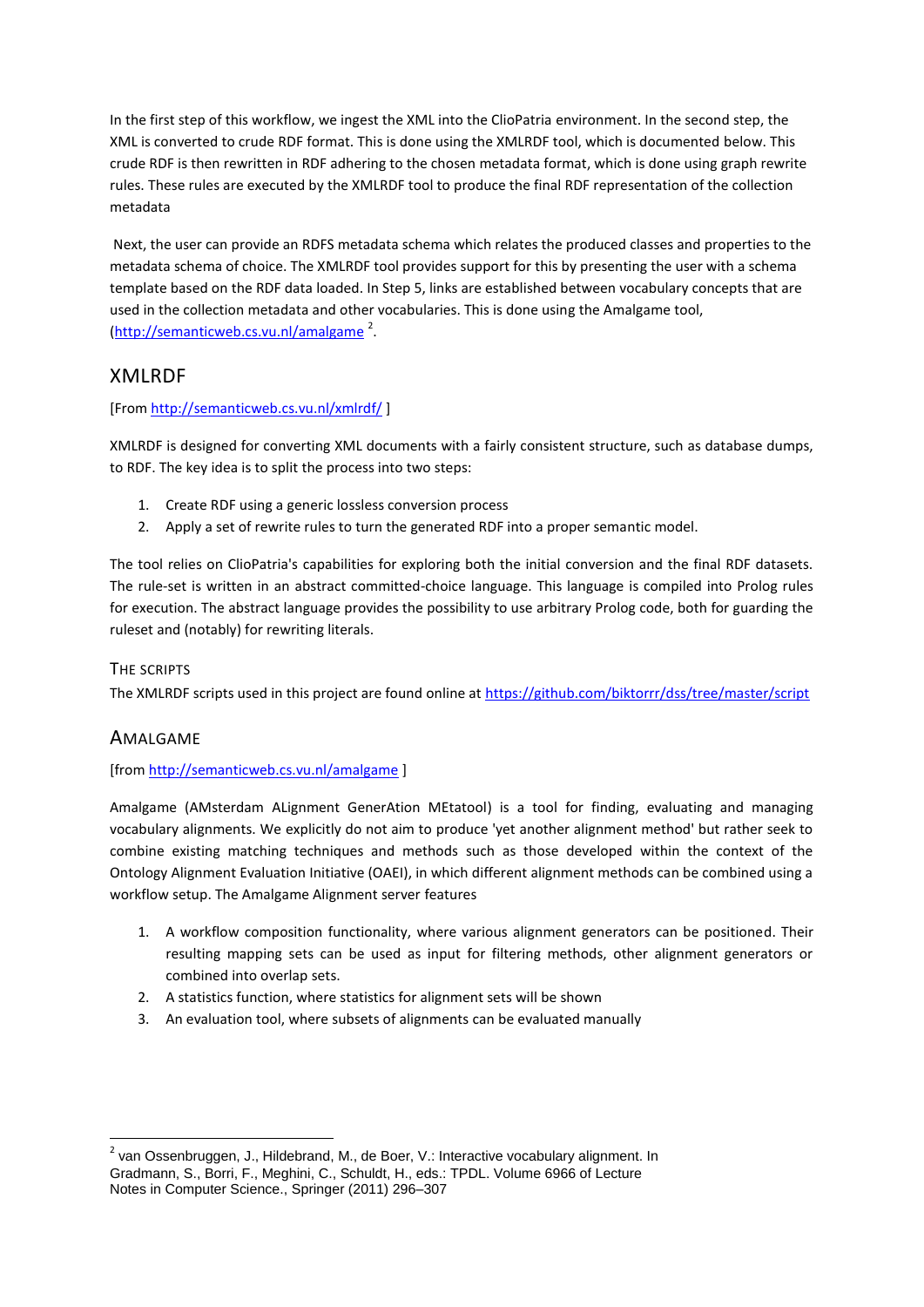# **PROVENANCE**

The provenance of the data is documented using the Provenance ontology [\(http://www.w3.org/TR/prov-o/](http://www.w3.org/TR/prov-o/)). The provenance of DSS can be found at [http://www.dutchshipsandsailors.nl/data/browse/list\\_graph?graph=http://purl.org/collections/nl/dss/dss\\_pro](http://www.dutchshipsandsailors.nl/data/browse/list_graph?graph=http://purl.org/collections/nl/dss/dss_provenance.ttl) [venance.ttl](http://www.dutchshipsandsailors.nl/data/browse/list_graph?graph=http://purl.org/collections/nl/dss/dss_provenance.ttl) . We list the Prov-O software agents and human agents below in their RDF Turtle form:

```
<http://cliopatria.swi-prolog.org/>
        a prov: SoftwareAgent ;
        rdfs:label "ClioPatria" .
packs:amalgame
        a prov: SoftwareAgent ;
       rdfs:label "Amalgame alignment platform" .
packs:xmlrdf
       a prov:SoftwareAgent ;
       rdfs:label "XMLRDF conversion tool" .
<AndreaBravoBalado>
       a prov:Agent ,
          foaf:Person ;
       rdfs:label "Andrea Bravo Balado" ;
       foaf:pastProject <http://dutchshipsandsailors.nl> .
<JurLeinenga>
       a prov:Agent ,
          foaf:Person ;
       rdfs:label "Jur Leinenga" ;
       foaf:pastProject <http://dutchshipsandsailors.nl> .
<MatthiasVanRossum>
       a prov:Agent ,
          foaf:Person ;
       rdfs:label "Matthias van Rossum" ;
       foaf:pastProject <http://dutchshipsandsailors.nl> .
<RobinPonstein>
       a prov:Agent ,
          foaf:Person ;
       rdfs:label "Robin Ponstein" ;
       foaf:pastProject <http://dutchshipsandsailors.nl> .
<VictorDeBoer>
       a prov:Agent ,
          foaf:Person ;
       rdfs:label "Victor de Boer" ;
       owl:sameAs <http://www.few.vu.nl/~vbr240/foaf.rdf> ;
        foaf:pastProject <http://dutchshipsandsailors.nl> .
```
# MISC. SCRIPTS

The current toolchain expects XML input. However, in some cases other types of input are provided and we use simple scripts to produce XML versions of the input data. More specifically we use